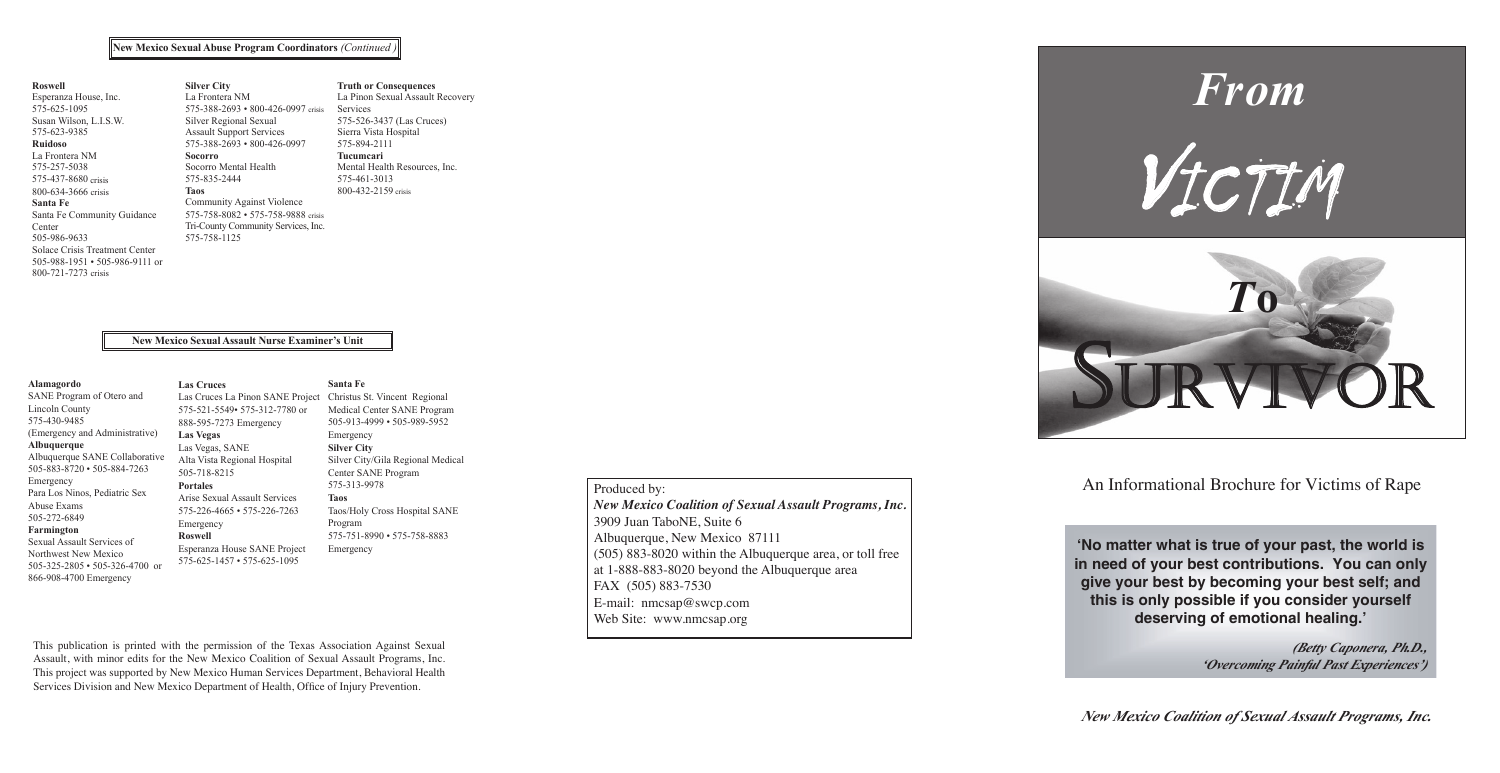*For Mid-School Aged Children: r or mua-schoot Agea Cnuaren:*<br>  $\otimes$  *Top 10 Questions for Kids (Spanish and English) oup to Questions for Kius (Sp.* 

**For Parents:** 

*'No matter what is true of your past, the world is in need of your best contributions. You can only give your* best by becoming your best self; and this is only possible if you consider yourself deserving of emotional he (575) 472-4567 *aling.', (Betty Caponera , Ph.D., Overcoming Painful Past Experiences') morld is in need of your best*<br>*is only possible if you consi*<br>mine Bainful Bast Experience

- Sexual intercourse: the penetration of penis or any other object into the vagina, however slight tion of penis her object ii
- Cunnilingus: mouth to female genital area, or being forced to perform this act
- Fellatio: mouth to penis, or being forced to perform this act ng forced to perfc St. Vincent SANE  $\sin 8$  act
- Anal intercourse: penetration by the penis or any other object into the anus, however slight vy the penis o

Ejaculation or physical injury does not have to occur for these acts to be considered rape. The law describes that if these acts are forced or coerced *esistance happing in a w* assertess that it mess are verted of correct on another and they result in great mental anguish or great bodily harm to the victim, they qualify as criminal sexual penetration. ush or great bodily narm

## **What Now?**

This brochure is designed to help you with difficult questions following a rape. It describes what it is, how to get the right assistance, how to *a die a legal system, and how to get started on your road to* healing. It may not feel like it today, but there is hope for getting through this experience. *n*<sub>1</sub> and *E and T E and T E x*<sub>E</sub> *and T and T and T and T and T and T and T and T and T and T and T and T and T and T and T and T and T and T and T and T and T and T*

#### **Was I Raped?**

This is the most common question that a victim asks following a forced or coerced sexual act. If consent was not given, your experience could be considered rape. Consent is only possible if you are completely coherent (not drunk, high, ill, blacked out), you have reached the age of consent, or you have the capacity to consent mentally and physically. The following brochures about sexual abuse are also available from the New Mexico Coalition of Sexual Assault Programs, Inc.: memories. Give yourself the time and compassion. You will need both.

*For Young Children:*  $\otimes$  *Safe, Strong and Free new Mexico Rape Community Centers and English* 

#### **What is Rape?**

Caution – the following description is necessarily graphic due to the *nature of the crime.* uqublA e aFeuqr m yli  $c$  due to the

Rape is any unwanted, forced, tricked or coerced sexual act which includes a range of unlawful behavior. In New Mexico, the legal term for rape is 'criminal sexual penetration'. Victims can be adult or child, male or female. The physical acts of criminal sexual penetration include the following:  $\alpha$  *d c deted sexual act* will

counselors trained to help survivors of sexual abuse. You may decide you want to talk with someone over the phone before you can go in to see them. You may want to join a group for incest survivors. Either way, find a therapist who believes your feelings and memories. Give yourself the time and compassion. You will need both.

health centers with counselors trained to help survivors of sexual abuse.

#### $\frac{1}{\sqrt{2\pi}}$ Mental Health **New Mexico Sexual Abuse Program Coordinators**

Española<br>Ana Guldan 505-927-6587 505-747-7400<br>Tewa Women United rewa women<br>505-747-3259 505-384-0220 505-865-4739 crisis **Farmington** Counseling Center SU3-320-7676<br>Farmington Community Health Center (PMS) Sexual Assault Services of Northwest New Mexico **Ft. Sumner** Mental Health Resources, Inc.  $877-579-8001$  crisis  $877-579-8001$  crisis crisis Gallup **Tucumcari** 505-863-3828 800-649-0181 crisis Grants<br>Valle del Sol **Espanola** PMS Valley Community Health Center 505-747-7400 **Estancia** Valle del Sol Desert View Family 505-326-7878 505-566-0345 505-325-2805 575-769-2345 Western NM Counseling Services **Grants** 505-287-7985 • 800-287-0212 Border Area Mental Health **Hobbs** ommunity<br> **Guidance Center of Lea County**  $\begin{array}{r} \text{Inc.} \\ 575,533,6640 \end{array}$ 575-393-3168<br>575-393-3168<br>**Rio Rancho** 575-393-6633 crisis 575-392-0966 for adolescents<br>
For good and the formulation for good and the formulation for good and the formulation for good and the formulation for good and the formulation for the formulation for the formulation for the **Las Cruces** La Frontera NM 575-647-2830 La Piñón Sexual Assault **Roswell** Recovery Services 575-526-3437 888-595-7273 crisis **P**<sub>o</sub><sup>o</sup> survive Company of the Magnetics of Strategy<br>
Survive Company Counseling Center<br>
Survive Counseling Center<br>
Survive Counseling Center<br>
Survive Community Health<br>
Survive Center<br>
Center (PMS)<br>
Survive Center of Lea Constant **formular simulated by the entity of the entity of the simulate simulate of the S**/5-445-2754<br>as the simulated Solution of the Because **New Mexico Sexual Abuse Program Coordinate**<br> **Espanola** Las V<br>
Ana Guldan NM B

 $\otimes$  Talking To Your Children About Sex: How to use open discussions about sex, *privacy, respect and values to prevent the sexual abuse and exploitation of children and teens (Spanish and English)*  $\otimes$  Parent Empowerment (Spanish and English)  $\otimes$  *Male Victims of Rape (Spanish and English)*  $\otimes$  From Victim to Survivor (Spanish and English) **Solution Section 2** Section 2 and 3 Section 2 and 3 Section 2 and 3 Section 2 and 3 Section 2 and 3 Section 2 and 3 Section 2 and 3 Section 2 and 3 Section 2 and 3 Section 2 and 3 Section 2 and 3 Section 2 and 3 Section 2  $\otimes$  Sexual Abuse of Fersons with Developmental Disabilities<br> $\otimes$  Overcoming Painful Past Experiences (Spanish and English) ⦻ *A Guide for Friends & Family of Sexual Violence Survivors* Adolescents  $\otimes$  *A* Guide for Prientis  $\otimes$  Pamily of Sexual Violence Survivors<br> $\otimes$  Prevent Child Sexual Abuse: Facts about sexual abuse and how to *<u><i>prevent it*</del></u> *g* Understanding Children's Sexual Behaviors: What's Natural and *Healthy (Spanish and English)*  $\otimes$  Do Children Sexually Abuse Other Children: Preventing sexual abuse *among children and youth (Spanish and English)* (505) 326-7878 *xeS bA lau u o es neS f i sro*  $\otimes$  Protecting Children with Disabilities from Sexual Assault: A Parents Guide **& Responding to Sexual Abuse in New Mexico: An Educators Guide**  $\otimes$  *First Responders Disablility Awareness*  $\otimes$  *F i s i nesponders Disdomity Awdreness*<br> $\otimes$  *Elder Abuse in New Mexico Remedies and Resource* ⊗ Resonding to Sexual Assault, Domestic Violence, and Stalking: A Guide for Criminal Justice Professionals in New Mexico  $\otimes$  A Guide for 1 Farmington Community **Las Cruces**  $\mathbf{S}$  $\mathbf{B}$ Los Alamos Family Council Lea County *e iolpx t noita of c rdlih e n an t d ee sn*

#### $\overline{A}$ provide general sessions free of charge. *itiddA ano eruhcorB l <sup>s</sup>*

#### **Reserve Alamogordo** La Frontera NM 575-437-7404 (575) 533-6649 **Albuquerque Rio Rancho** 505-266-7711 Para Los Ninos 505-272-6849 Agave Health Programs for Children &  $\overline{A}$ dolescents 272-2190 • 272-2800 Sequoia Adolescent Treatment Center **Ruidoso** Valle del Sol vane der 501 (575) 257-5038 **Artesia** Counseling Associates **Santa Fe Bernalillo** Valle del Sol 505-867-2383 (505) 988-1951 **Carlsbad** Rape Crisis Center of Central NM Tri-County Community<br>Services. Inc. 505-338-3320 Adolescents After 5pm 505-344-4673 **Anthony** 575-623-1480 Carlsbad Mental Health 575-885-4836 **Clayton** Services, Inc. 575-374-2032 **Clovis** Mental Health Resources, Inc. 575-769-2345 • 800-432-2159 **Deming** La Frontera NM 575-546-2174 800-426-0997 crisis

#### **Las Vegas**

NM Behavioral Health Institute at Las Vegas Community Based Services 505-454-5134 • 505-425-1048 **Lordsburg** La Frontera NM 505-542-3304 **Los Alamos** Los Alamos Family Council 505-662-3264 • 505-662-4422 crisis **Los Lunas** Agave Health 505-866-2300 Valle del Sol 505-865-3350 • 505-865-3359 crisis **Lovington** Guidance Center of Lea County 575-396-3818 **Portales** Arise Sexual Assault Services 575-226-4665 • 575-226-7263 Mental Health Resources, Inc. 575-769-2345 (Clovis) • 800-432-2159 crisis **Raton** Tri-County Community Services, Inc. Mental Health Clinic 575-445-2754 **Reserve** Border Area Mental Health Services, Inc. 575-533-6649 **Rio Rancho** Rio Rancho Family Health Center 505-896-0928 • 888-920-6333 crisis Rio Rancho Valencia Counseling<br>505,801,2000 505-891-2990 **Roswell** Turquoise Health and Wellness 575-623-1480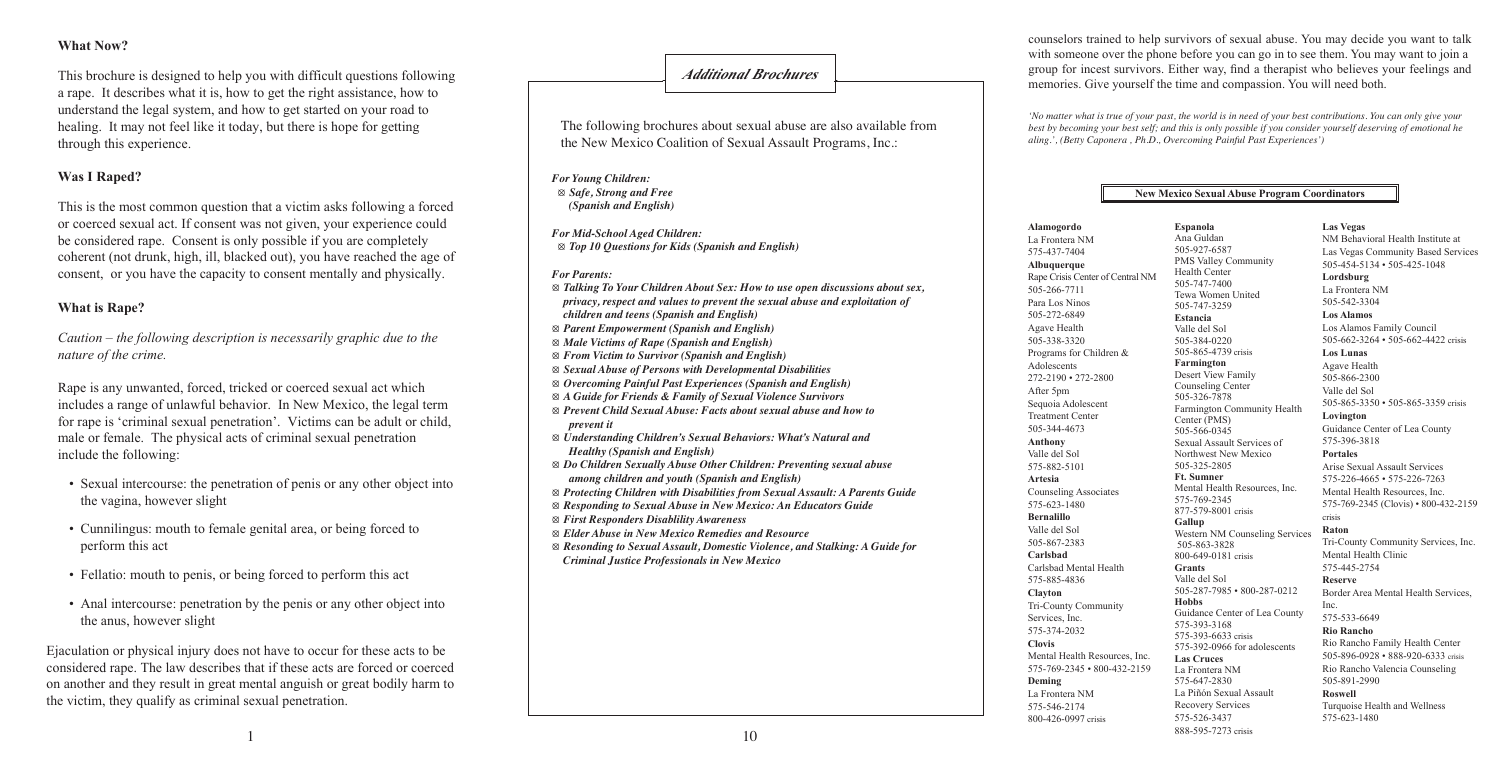After a rape, it is common to feel overwhelmed, not just with the emotional and physical reactions of the rape, but with the whole idea of dealing with the criminal justice system. Victims do not report to the police for several reasons. Many fear that their names and the details of their past sexual conduct will be exposed. However, it is important for victims to understand that they do not need to be concerned with these issues. First, although some facts about their assault may be shared with the press, their names and details of the assault will not. Second, many rape cases never go to trial. Some assailants are never apprehended, and of those who are, may plea bargain to avoid a trial and possibly an even longer sentence. Third, if a case does go to trial, a victim's past sexual history cannot be brought up unless it is relevant to the case. In the event that it is, it must be presented to the judge in a private in camera hearing, out of the hearing of the jury members, to determine if the evidence will be allowed in the trial.

Finally, it is important to realize that pursuing a prosecution can be quite an empowering feeling for a rape victim. When a woman is raped, she is placed in a situation where she feels powerless and out of control. It may take some time for her to regain the power that she lost during the act of being raped. One way that she can expedite this process is by prosecuting. After a rape, a victim has a lot more power than she probably thinks; she had the power to identify her rapist and to help put him in prison. Going through a prosecution, therefore, can help a victim regain some of the power she lost during the rape.

#### *You Have Survived!*

Your life may seem changed – as though you're now in a different world. It has changed for you and the adjustments may often be difficult. Just reading this brochure is a positive step toward further survival. We're glad you survived, and we hope you take advantage of all the people willing to help you through this.

The relationship between the rapist and the victim is insignificant. These acts are considered rape regardless of whether the offender is known (coworker, boyfriend, minister, father, husband, brother, friend) or if the offender is a stranger. Most rapists are known to the victim – over 93% as reported by New Mexico Law Enforcement in 2007.

Rape happens to all types of people: young, old, gay, straight, outgoing, shy, wealthy, poor. It happens to people of all races, in all areas of the state (urban, rural, Native and border communities). The good news is knowing that most males do NOT rape. While men who do rape often have a history exceeding dozens of victims each, the majority of men do not ever rape. This is important to know during your healing process. Trust is difficult to come by following a rape, but not impossible.

Regardless of how, or where, or why the rape happened, you have survived a frightening, confusing and traumatizing experience. We urge you to not go through this alone. Professionals in the medical, legal, and advocacy community are ready to start you on your path to healing.

#### **Social Factors**

Rape victims range in age from infant to the elderly, according to national statistics. Teens 16-19 are 3.5 times more likely to be victims of rape than the general population. By the time females are 18 years of age, one of every four will have experienced some form of sexual abuse. For males, one in every six will have experienced abuse by the time they are 18.

In 2012 New Mexico law enforcement reported that 72% of criminal sexual penetration cases were perpetrated by a known person to the victim. 83% of you also will have met your assailant at least once before. Some of you will know him casually or will experience rape on a first or second date. This type of sexual assault is called non-stranger rape. It can be particularly confusing because you thought that you could trust this person and they violated that trust. Among married couples, one of every seven women are raped by their husbands. Usually, only one out of every ten victims reports her rape to law enforcement. However, in New Mexico, law enforcement report that 17% of known rapes were reported to them.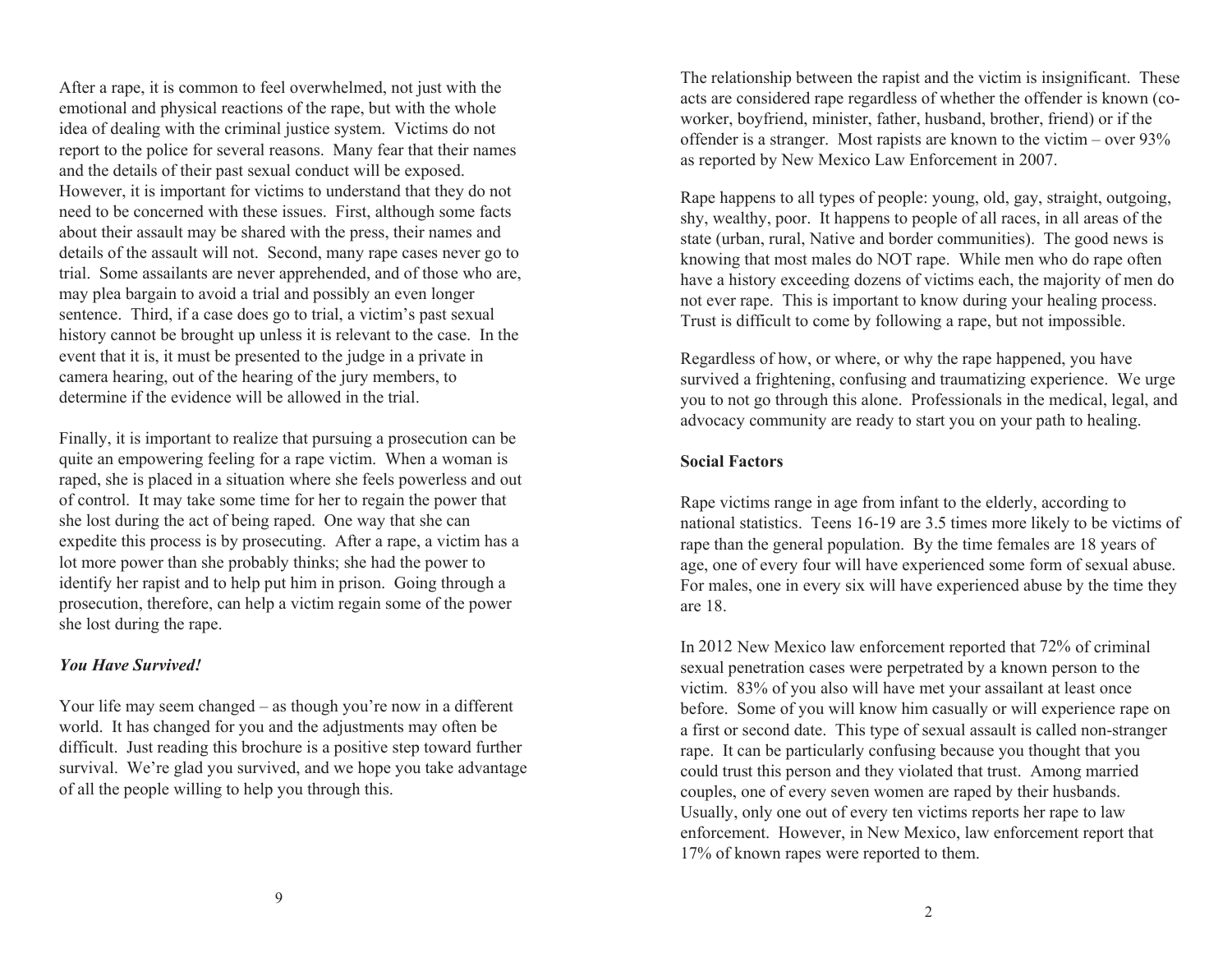And about rapists? The vast majority of sex offenders are male. However, females also commit rape. Most men who rape are between the ages of 15 and 24. Rapists are from every walk of life, of every race and socio-economic level. Men rape out of anger, and/or a need for absolute control over someone, not because they need sex.

Their need to control, humiliate, frighten, and degrade other human beings allows them a sense of power, of being superior over at least one other person, even if it is for a very short while. Sexual assault is the tool they choose to obtain power and control.

No matter who the person was, no matter the relationship, if the sexual activity was forced, coerced or unwanted they committed rape and rape is a crime.

#### **What should I do?**

You have survived a violent crime. Rape can be traumatic and frightening and may affect you physically and emotionally. Every victim reacts differently to being raped.

What's the right thing to do if you've been raped? Take care of yourself in the best way **for you**. For some people, that means reporting the crime immediately and fighting to see the rapist brought to justice. For others it means seeking medical or emotional care without reporting the rape as a crime. Every person is different.

There are three things that everyone who has been raped should do, though:

- 1. Know that the rape **wasn't** your fault.
- 2. Seek medical care.
- 3. Deal with your feelings.

Whatever happened, it wasn't your fault. **No one** has the right to have sex with you against your will. The blame for the rape lies solely with the rapist.

## **Emotional Factors: Understanding How to Get From Victim to Survivor**

1. **You are not alone**. Rape is the most frequently committed of violent crimes. Many others have experienced what you are going through. Whatever you are thinking and feeling is common for many rape victims/survivors.

## **Medical and Other Costs**

The State of New Mexico pays 100% of the evidence collection and up to \$150 for injury repair, ambulance and prescriptions provided to you as a direct result of a rape. Most New Mexican hospitals bill the State. If you receive a bill, you may call the New Mexico Coalition of Sexual Assault Programs toll free at (888) 883-8020. If the bill has not been paid by the State of New Mexico, the Coalition will advise the medical agency that provided services to you to submit billing for State reimbursement.

If your medical bills (for injury repair, prescriptions, etc.) are over \$150 and/or you have paid for mental health services or experienced lost wages as a result of your rape, you may apply for compensation from New Mexico Crime Victims Reparation Commission (505-841-9432). Reimbursement from NMCVRC requires that you filed a police report following your assault and that you apply within one year from the assault.

## **Legal Aspects**

If you are raped, you do not need to hire your own attorney. Rape is considered a crime against the State, and therefore will be prosecuted by the District Attorney's (DA's) Office in the county where the crime occurred. Once you have reported the crime to the police and a suspect has been arrested, the DA decides if there is enough evidence to take your case to court (prosecute) and find the suspect guilty. If the DA does not decide to take your case, it is not because they do not believe you – rape can be very difficult to prove, and the DA's office must feel that the evidence you and the police have brought forward is strong enough to be considered by a judge and a jury. You do not need a witness who saw your rape in order to prosecute a rape case.

If the DA's Office is not able to take your case, you still have another legal option: you may sue your rapist in civil court. You hire an attorney who will sue the rapist for an amount of money that you feel is equal to the emotional, physical and/or actual damages (lost wages, etc.). Rape victims have successfully sued their rapists, but you will need to decide whether a law suit will be worth your time, money, and efforts.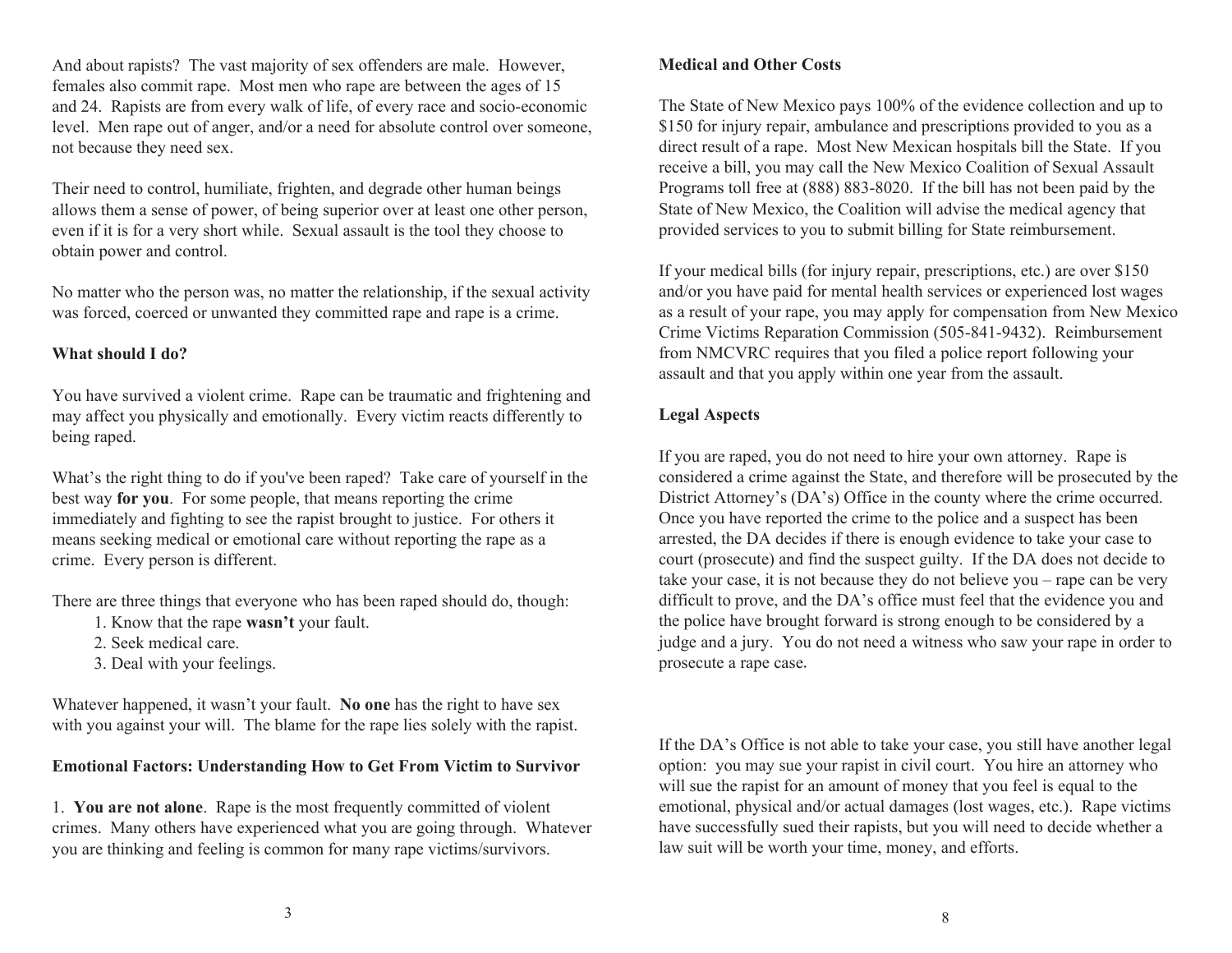If you must pay for an abortion, apply for compensation through New Mexico Crime Victims Reparation Commission (505-841-9432) or contact your local Crime Victims Assistance Organization.

It is important to ask your doctor or counselor for specific health information about these options so that, if you find it necessary, you can make a safe, sound choice.

#### 4. **Evidence Gathering**

In addition to the previously stated concerns, the medical team at the emergency room or doctor's office will suggest that you have a Sexual Assault Evidence Collection Kit performed. The Kit is used as part of the evidence if you decide to press charges. It is your decision whether to have evidence collected or not. This is a specimen gathering kit designed to collect different samples of blood, hair, vaginal mucous, etc. It is ideal if you are able to arrive for this portion of the medical exam in the same clothes you had on during the assault. Do not douche, brush teeth, shower or wash up before going to the hospital or doctor's office. Your body has important information on it about the rapist, and it is important to not wash it away. The medical team will pay close attention to the parts of your body penetrated by the rapist's penis, mouth, tongue, fingers or foreign objects. From these areas of your body, they will collect samples with a cotton swab. These samples may contain semen, blood type or a hair sample of the rapist. Samples of your hair and blood will also be collected to distinguish them from the rapist. These, in turn, may be able to be used later in legal proceedings to help connect the rapist to your attack. The clothing you wore will be collected, if you agree, and sent to a crime lab. The clothing usually contains critical pieces of evidence about the rapist.

You do not need to decide about prosecution before this rape evidence is collected. However, if the evidence is to be collected, it must be done within 120 hours after the assault. The quicker the evidence can be collected, the better samples of evidence will exist. You may agree to have evidence collected even without reporting to the police, giving yourself some time to decide about police involvement without losing the important evidence left on your body. All information in the kit remains completely confidential.

2. **You kept yourself alive**. Rape is often a life-threatening experience. Whatever you did to stay alive was exactly the right thing to do. Even if your attack ended in rape or other injury, you did exactly the right thing to escape from the situation with your life. Some people may be asking why you didn't scream or fight back; when you feel threatened and fear for your life or safety, you do what your instincts tell you in order to survive.

In some instances, to not do what a rapist says – to even scream – could result in severe injury or death. There is little you can do to compensate for a rapist's physical size, especially when the element of surprise is in his favor. If you feel guilt or self-blame, focus on the fact that above all, YOU SURVIVED!

3. **You will have some reactions to your assault**. The thoughts and feelings you are now experiencing result from not knowing whether you would live to see another day or not. Most of us go through life thinking that we will live a normal life span. When something happens to shatter that belief, however, the fact that you thought you faced death for even a split second will carry strong yet subtle effects with it. Having someone completely controlling your body and actions often leaves you feeling out of control in every aspect of your life following the rape. The reaction and feelings you may have now or in the near future may include some or all of the following:

- $\triangleright$  Self blame
- $\triangleright$  Putting yourself in harm's way
- $\triangleright$  Shock or numbness you feel nothing
- $\triangleright$  Feeling out of control
- $\triangleright$  Nightmares / Not being able to sleep
- $\triangleright$  Angry with yourself and/or others
- $\triangleright$  Restless sleep / Fear of the dark
- $\triangleright$  Dependency on familiar friends
- $\triangleright$  Depression / Disorganization
- $\triangleright$  Wondering what you did to deserve the attack
- $\triangleright$  Feeling Jumpy
- $\triangleright$  Being worried that you will never be normal again
- $\triangleright$  Denial that the rape happened
- $\triangleright$  Eating problems / Upset stomach
- $\triangleright$  Denial that the rape was serious
- $\triangleright$  Increased use of drugs or alcohol
- $\triangleright$  Fear of public places